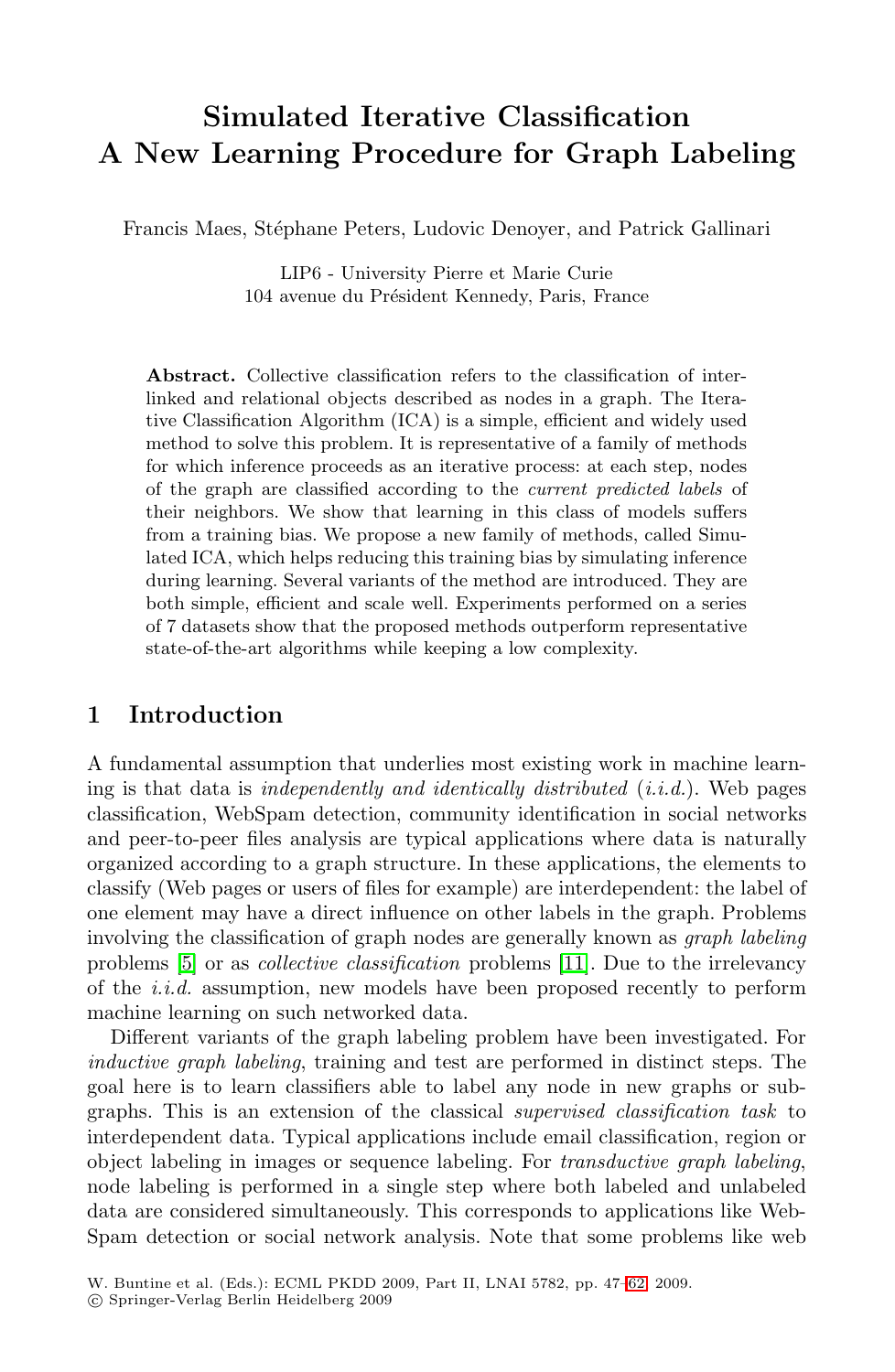

**Fig. 1.** Two examples of graph labeling problems. Left: categorization of scientific articles related by citation links. Right: classification of Web pages into relevant and non-relevant pages for a given query.

p[age](#page-15-2) [cla](#page-15-3)ssification may be handled under either the inductive or the transductive settings. In this article, we focus on the inductive graph labeling problem and we will use the name *collective classification* for this setting.

Graph labeling is often a hard problem and performing exact inference is generally prohibitive. Practical algorithms then rely on approximate inference methods. Many collective classification algorithms make use of local classifiers. Inference then amounts at iteratively labeling nodes: each iteration takes into account labels predicted at preceding steps. Several such local classifier techniques have been proposed [16,15]. Among them, the Iterative Classification Algorithm (ICA) has received a growing interest in the past years. It has been shown to be more robust and accurate than most alternative solutions, it is simple to understand and scales well *w.r.t.* the size of data, making it possible to label graphs containing thousands to millions of nodes.

Like most local collective classification methods, training and inference for ICA are performed differently. For the former, a local classifier is trained classically, using as inputs some node characteristics and its *correct* neighboring labels. Inference, on the opposite, is an iterative process, where the node labels are repeatedly re-estimated, given the *current estimated* labels of neighbors. Prediction errors on labels may then propagate during the iterations and the classifier will then have difficulties to generalize correctly. This is mainly caused by the bias between training – which assume perfect labels for neighboring nodes – and inference – which may iterate over wrong labels. In this paper, we build on this idea and introduce methods for reducing this training bias. The *Simulated Iterative Classification* (Sica) models proposed here introduce different ways to simulate the inference process during learning. The local classifier being trained on situations close to test ones, this will allow reducing the bias of classical ICA. We present different variants of this Sica algorithm. We also introduce the Sica<sup>+</sup> algorithm with *pass-dependent classifiers*, which relies on the idea of using a different local classifier for each iteration of the algorithm.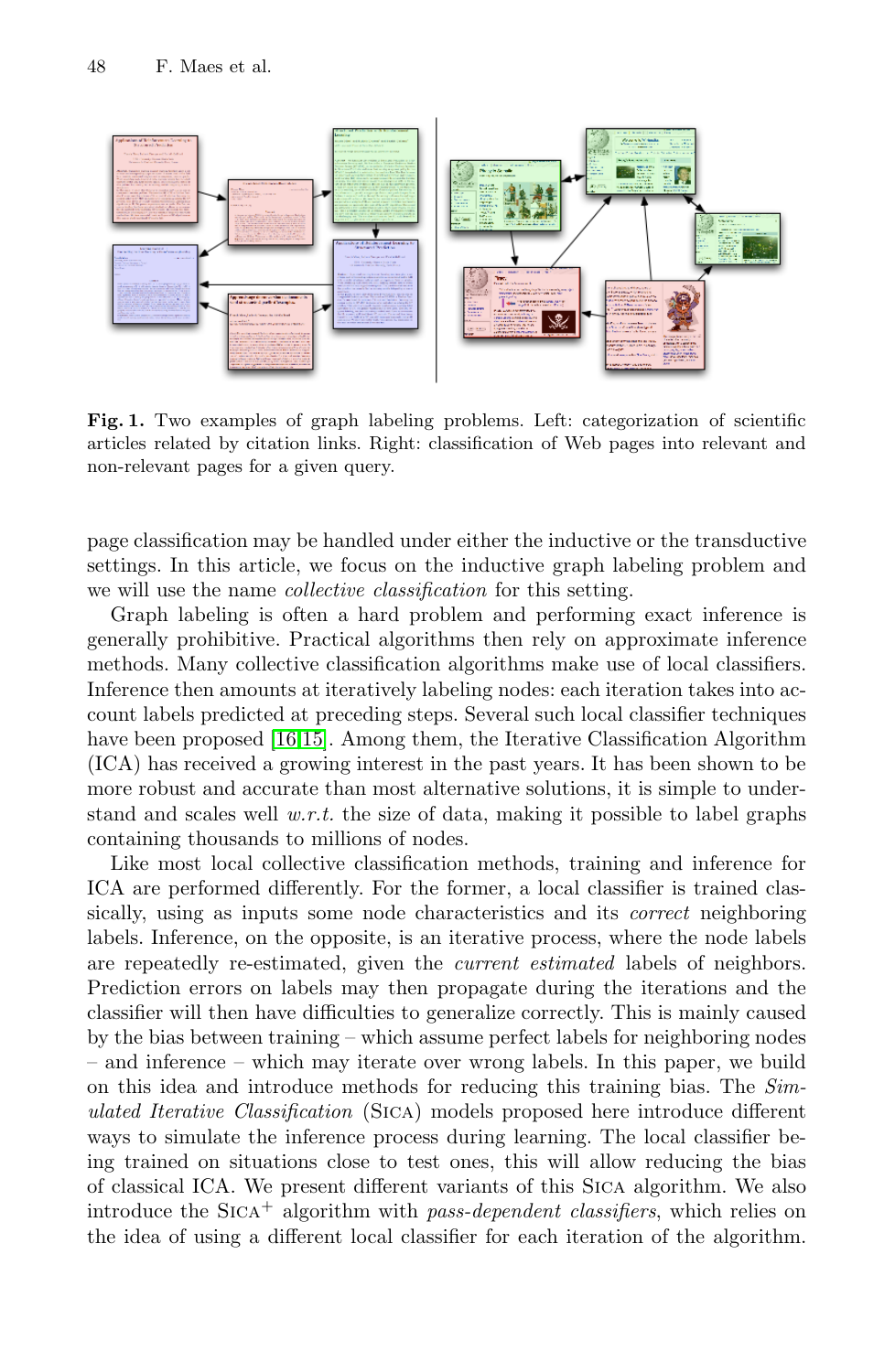The underlying idea of this last model is similar to the one developed for the *Stacked Learning* method [8], however it proceeds differently, replacing the cross validation steps used for stacked learning by inference simulation. This family of techniques provides computationally efficient algorithms which outperform many other methods and [whi](#page-2-0)ch can be used for large scale graph labeling.

The contributions of this paper are twofold. Firstly, we propose a new collective classification algorithm. Its inference procedure is similar to ICA. Its learning procedure incorporates *inference simulation* avoiding the training bias of ICA. The Sica m[od](#page-8-0)el has the same low inference complexity than ICA but provides higher performance[. S](#page-14-0)everal variants of the Sica method are introduced and compared. Secondly, we present a set of experiments on seven graph labeling datasets showing the efficiency of our approach.

<span id="page-2-0"></span>The paper is structured as follows. Section 2 is an overview of related work. Section 3 defines the graph labeling problem formally and describes ICA. Section 4 introduces our contribution: *Simulated ICA*. We demonstrate the efficiency of the proposed approach with several experiments and comparisons with state-of-the-art models in Section 5. Finally, we conclude and discuss the generality of t[he p](#page-15-4)roposed approach in Section 6.

## **2 Related Work**

Two main directions have been developed independently for learning to label graphs.

The first one has been proposed for semi-supervised learning and is sometimes called *learning on data manifolds* [20]. The graph here reflects the intrinsic structure of the data and [des](#page-15-5)[cr](#page-15-6)ibes local constraints among data points [19]. Graph labeling is formalized as the minimization of an objective function over both labeled and unlabeled nodes. This objective function aims at finding a classifier corresponding to a good balance between an error minimization term defined on the labeled nodes and a local smoothness constraint which imposes close scores for conn[ec](#page-15-7)ted nodes. All these methods rely on transductive learning. Different type of models have been developed along this idea:

- **–** Models [b](#page-15-8)[ase](#page-15-9)d on *label propogation* [21,2] only operate on the node labels without considering any other node feature. The labels are propagated iteratively from the labeled nodes to the rest of the graph. The models mainly differ by the regularization function they rely on.
- **–** Models taking into account both the structure of the graph and the node features. Belkin et al. [3] developed a general framework allowing the use of both local node features and weighted links. Other models have been proposed by Zhang et al. [18] for web page classification. They have been adapted by Abernethy et al. [1] for the WebSpam detection task.

The second direction sometimes called collective or relational classification directly attacks the problem of graph labeling. It makes use of different models like ICA, Gibbs sampling, Relaxation Labeling and Loopy Belief Propagation (see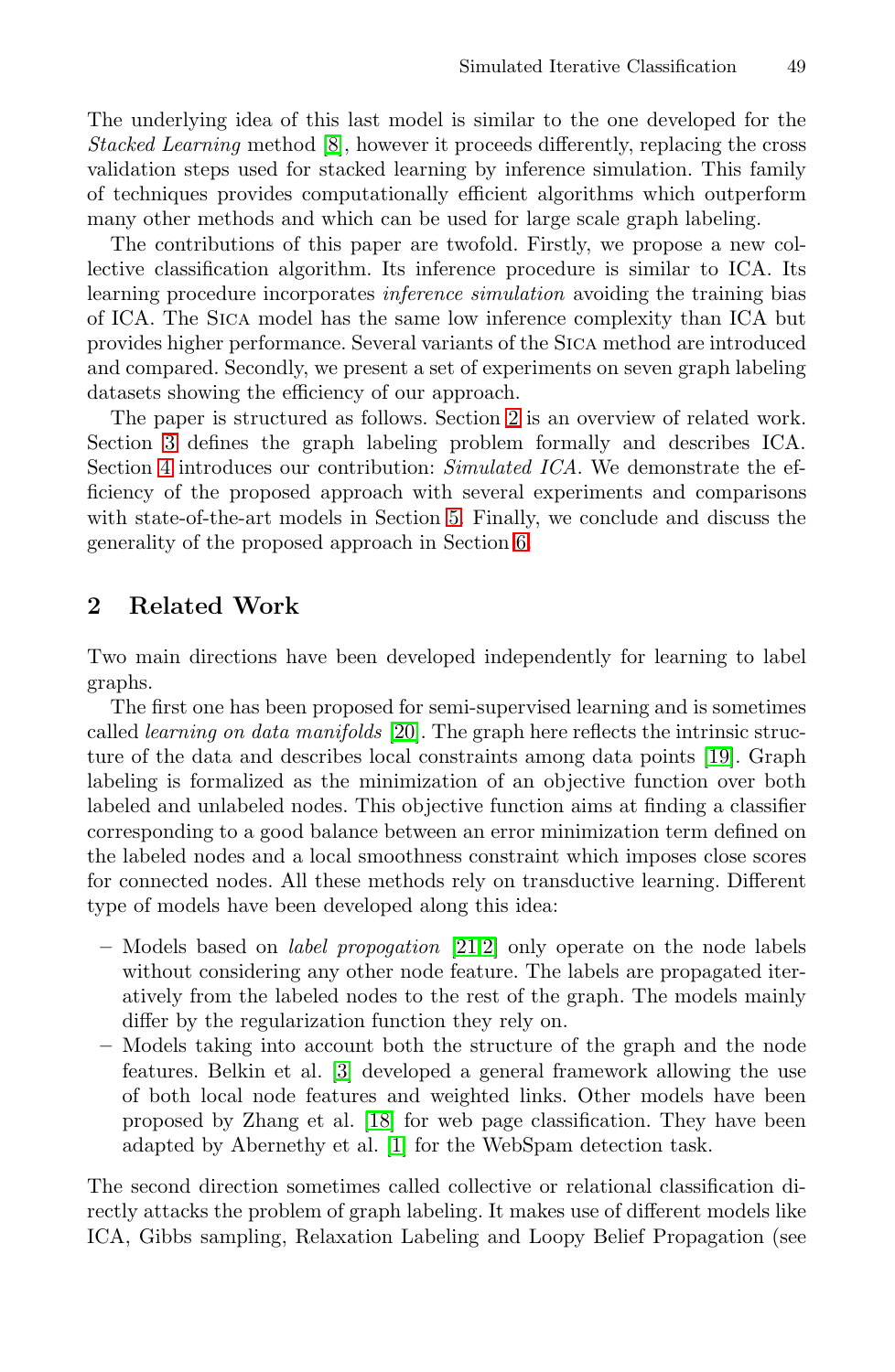[16,15] for a review and a comparison of these methods). There are two main groups of methods:

- **–** *Local classifier based methods* make use of a local classifier for classifying a node k[now](#page-15-10)ing both its content and [the](#page-15-11) labels of its neighbors. For example, the *Iterative Classification* model [16] iteratively uses the base classifier during a fixed number of iterations. Gibbs sampling [9] aims at finding the best set of labels, by sampling each node label iteratively according to the probability distribution given by the local classifier.
- **–** *Global models* try to optimize a global function over the graph. Since this is NP-hard, these methods propose different approximation algorithms in order to reduce the complexity of the optimization. The more popular methods are Loopy Belief Propagation [13] and Relaxation Labeling [10].

Note tha[t m](#page-15-12)ethods of this second family are ge[ne](#page-15-13)rally used in an inductive setting. They also suffer from the same training label bias as ICA since training and test operate differently. Finally, [it is](#page-15-14) worth emphasizing Stacked Graphical Learning [8,12], a collective classification method developed independently. It makes use of a chain of classifiers, used iteratively to label the nodes. Each classifier uses as input the output of the preceding one. The originality of this algorithm comes from the way it learns the stacked classifiers using a cross-validation based approach. In the context of graph labeling, this algorithm was successfully used for WebSpam classification [6] or for layout document structuring [7].

Graph labeling problem is an instance of the more general framework of *structured prediction* or *structured output classification* [17]. In principle, any general structured prediction methods could be applicable to solve the graph labeling problem. However they have a high computational complexity and are not used for practical applications, especially on a large scale.

## **3 Supervised Graph Labeling**

We us[e](#page-3-0) the following notations in the remainder of the paper. A directed graph is a couple  $G = (X, E)$  where  $X = (x_1, \ldots, x_N)$  is a set of nodes and  $E =$  $\{(i,j)\}_{i,j\in[1..N]^2}$  is a set of directed edges. We denote  $(G, Y)$  the labeled graph G where  $Y = (y_1, \ldots, y_N)$  is the set of labels, with  $y_i$  the label corresponding to node  $x_i$ . Nodes in X are described through feature vectors  $x_i \in \mathbb{R}^d$  where d is the number of features. We consider here the multiclass single-label problem: labels belong to a predefined set of possible labels  $\mathcal{L} = (l_1, ..., l_L)$  where L is the number of possible labels<sup>1</sup>.

<span id="page-3-0"></span>For example, in a document classification task, nodes x*<sup>i</sup>* may be documents described with vectors of word frequencies, edges  $(i, j)$  may correspond to citation links and labels  $y_i$  may be document categories.

We consider the inductive graph labeling problem. Given a training labeled directed graph  $(G, Y)$ , the aim is to learn a model that is able to label the nodes

<sup>1</sup> Depending on the communities, labels may also be called *classes* or *categories* in the literature.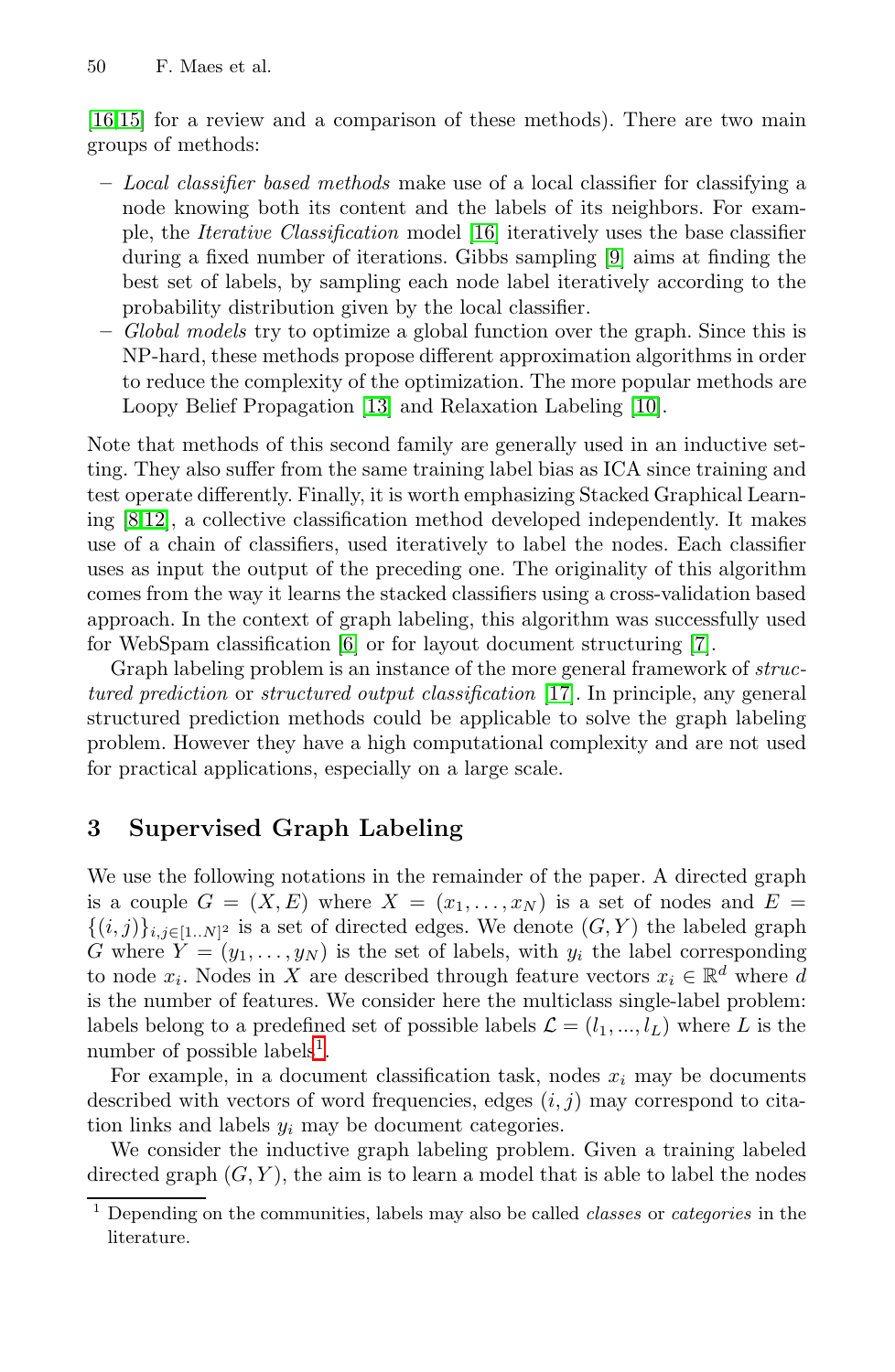```
Input: A labeled graph (G, Y)Input: A multiclass learning algorithm A
Output: A base classifier P(y_i|x_i, \mathcal{N}(x_i))foreach x_i \in X do
submit training example ((x_i, \mathcal{N}(x_i)), y_i) to A
end
return the classifier trained by A
```
**Algorithm 1.** ICA Learning algorithm

of any new graph  $G'$ . Note that this framework is rather general, since undirected graph can be seen as particular cases of directed graph and since G may contain multiple disconnected components, *i.e.* multiple different training graphs.

## **3.1 Iterative Classification**

ICA is a graph labeling method based on iterative classification of graph nodes given both their local features and the labels of neighboring nodes. Let  $\mathcal{N}(x_i)$ be the set of labels of neighbors of  $x_i$ . Typically, neighboring nodes are those directly connected to  $x_i$ , i.e.

$$
\mathcal{N}(x_i) = \{ y_j \mid (i, j) \in E \} \cup \{ y_j \mid (j, i) \in E \}
$$

<span id="page-4-0"></span>ICA relies on the assumption that the probability  $P(y_i = l | x_i, G)$  $P(y_i = l | x_i, G)$  $P(y_i = l | x_i, G)$  of a label can be approximated by the local probability  $P(y_i|x_i, \mathcal{N}(x_i))$ , which only depends on the associated content x*<sup>i</sup>* and on the set of neighboring labels. Note that, since the number of neighboring labels  $\mathcal{N}(x_i)$  is variable and depends on node  $x_i$ , neighbors information needs to be encoded as a fixed-length vector to enable the use of usual classification techniques. This is detailed and illustrated in Section 5.

<span id="page-4-1"></span>**Learning.** The learning procedure of ICA is given in Algorithm 1.  $P(y_i|x_i, \mathcal{N}(x_i))$  is estimated by a multiclass classifier. Possible multiclass base classifiers include neural networks, decision trees, naive Ba[ye](#page-4-1)s or support vector machines. The base classifier is learned thanks to a learning algorithm  $\mathcal A$  given a labeled training graph  $(G, Y)$ . Learning the base classifier simply consists in creating one classification example per node in the graph and then running A. In these classification examples, inputs are pairs  $(x_i, \mathcal{N}(x_i))$  and outputs are correct labels  $y_i \in \mathcal{L}$ . Note that both batch learning algorithms and online learning algorithms may be used in conjunction with ICA.

**Inference.** ICA performs inference in two steps, as illustrated in Algorithm 2. The first step, *bootstrapping*, predicts an initial label for all the nodes of the graph. This step may either be performed by the base classifier – by removing neighboring labels information – or by another classifier trained to predict labels given the local features only. The second step is the *iterative classification* process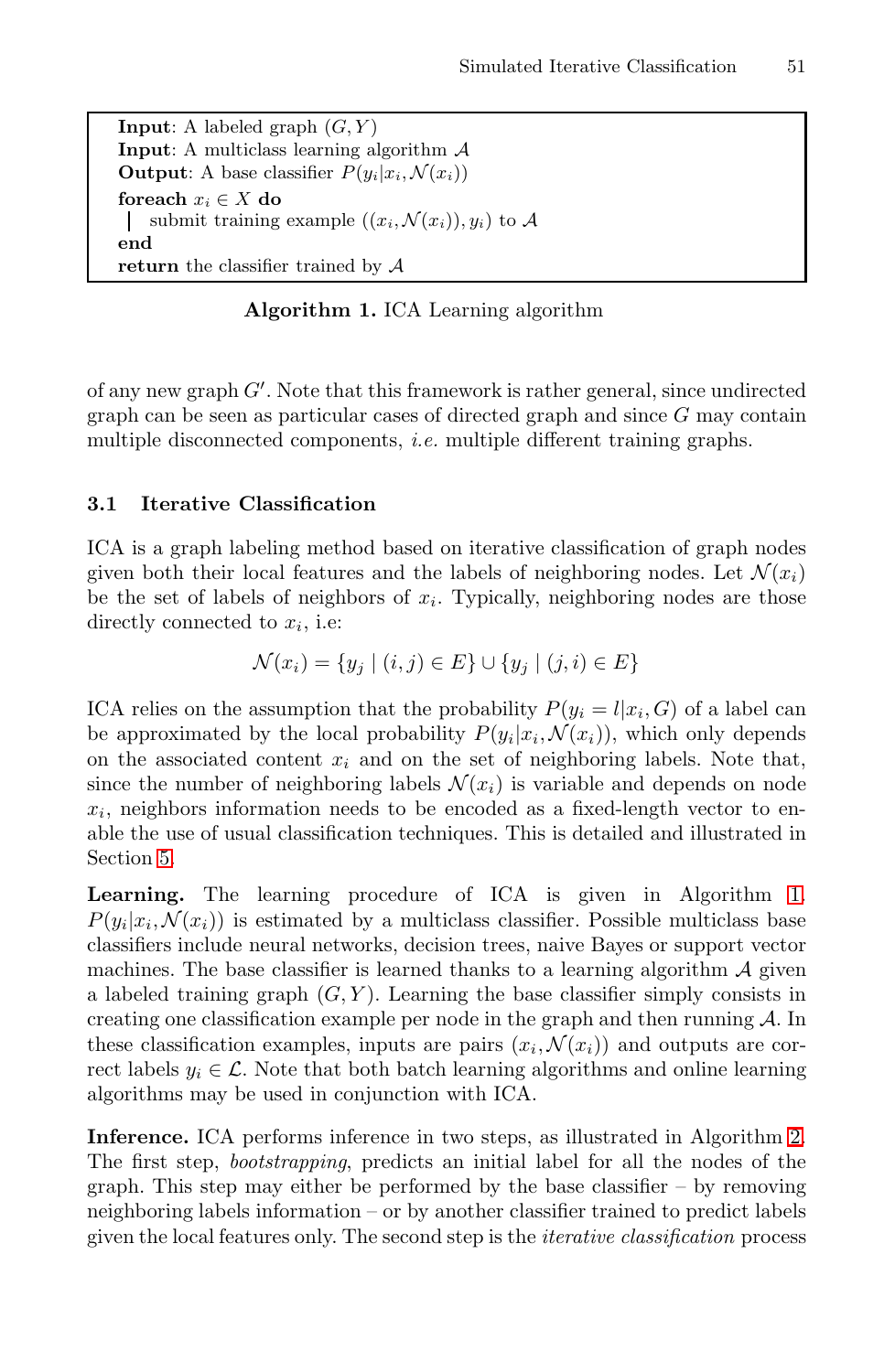**Input**: A unlabeled graph  $G = (V, E)$ **Input**: A classifier  $P(y_i|x_i, \mathcal{N}(x_i))$ **Output**: The set of predicted labels *Y* // Bootstrapping **foreach**  $x_i \in X$  **do**  $y_i$  ← argmax<sub>*l*∈ $\mathcal{L}$ </sub>  $P(y_i = l | x_i)$ **end** // Iterative Classification **repeat** Generate ordering O over nodes of *G*. for<br>each  $i \in \mathcal{O}$  do  $y_i$  ← argmax<sub>*l*∈*L*</sub>  $P(y_i = l | x_i, \mathcal{N}(x_i))$ **end until** *all labels have stabilized or a threshold number of iterations have elapsed* **return** *Y*

**Algorithm 2.** ICA Inference algorithm

<span id="page-5-0"></span>itself, which re-estimates the labels of each [node](#page-15-3) several times, picking them in a random order and using the base classifier. ICA inference may converge exactly; if none of the labels change during an iteration, the algorithm stops. Otherwise, inference is usually stopped after a given number of iterations.

The main advantage of ICA is that both training and inference have linear complexities *w.r.t.* the number of nodes of the graphs. Furthermore, even if it is not guaranteed to converge, ICA has shown to behave well in practice and to give nice performance on a wide range of real-world problems [15].

## **4 Simulated ICA**

When u[sin](#page-6-0)g ICA to infer the labels of a directed graph  $G$ , the base classifier is used repeatedly to predict the label of a node given its content and neighboring labels. Since it is very rare to reach perfect classification, the base classifier of ICA often makes some prediction errors during inference. Since prediction errors become inputs for later classification problems, ICA raises an important bias between training and inference; in the former case, neighboring labels are always correct, while they may be noisy in the latter case. This training/inference bias is illustrated in Figure 2.

The training/inference bias raised by ICA corresponds to a general problem that appears as soon as *predictions become inputs for later classification problems*. In the context of collective classification, the authors of Stacked Learning [8] identified the same training/inference bias. Both the Simulated ICA approach detailed below and Stacked Learning are motivated by the same concern: learning with intermediary predictions that are adapted towards the natural bias of the classifier.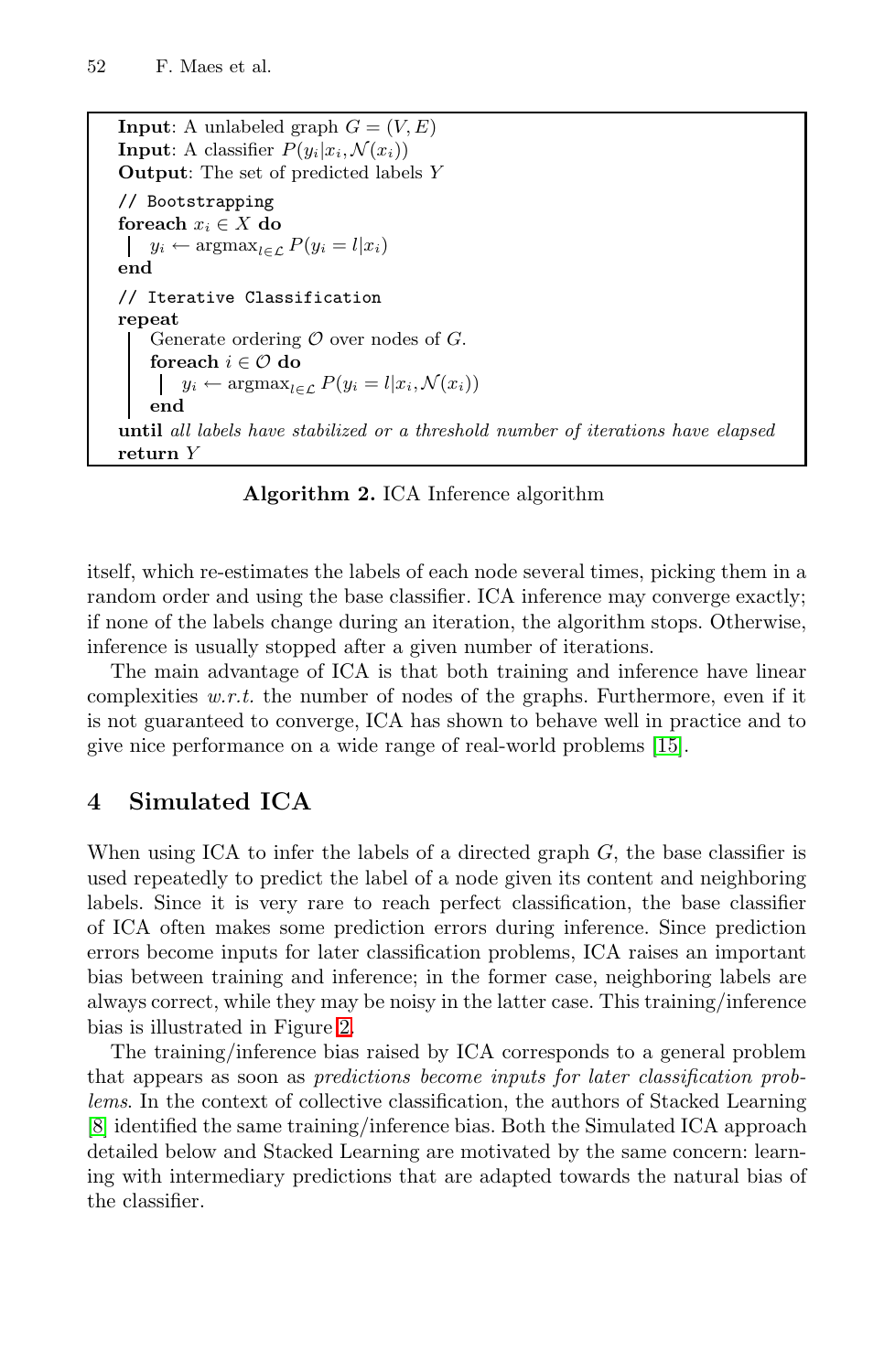

<span id="page-6-0"></span>**Fig. 2.** Illustration of the learning/inference bias of ICA. Left: during training, only perfect neighboring labels are considered. Right: during inference, several neighboring labels may be wrong due to classification errors.

#### **4.1 Learning Algorithm**

In order to remove the learning/inference bias of ICA, the base classifier should be trained on situations representative of what happens during inference. In other words, the base classifier should be trained with corrupted neighboring labels. Furthermore, these labels should be biased towards the natural bias of inference: errors that are more frequent during inference should appear more during le[arnin](#page-6-1)g. Simulated ICA (Sica) relies on a simple, but powerful, idea to make training examples representative of inference behavior: *simulation*. We propose to simulate inference during learning, in order to create the training examples representative of the real use of the base classifier.

The general scheme of the Simulated ICA learning procedure is given by Algorithm 3. Sica is an iterative learning algorithm which repeatedly runs ICA inference, using labels which are *sampled* based on the currently learned classifier  $P(y_i|x_i, \mathcal{N}(x_i))$ . This sampling operation can be performed in different ways, which are detailed in Section 4.2. At each inference step, one training example is submitted to the learning algorithm  $A$ , to train the base classifier for predicting the correct label  $y_i$  given the node  $x_i$  and the current neighboring labels. The key property of training examples in Sica is that they rely on *currently predicted neighboring labels* instead of assuming perfectly labeled neighbors, as it is the case of ICA.

<span id="page-6-1"></span>Similarly to classical ICA, both batch and stochastic learning algorithms may be used inside Sica. In our experiments, we used stochastic descent learning algorithm to update the parameters of the base classifier.

#### **4.2 Sampling Methods**

When learning with SICA, the aim of simulation is to generate a maximum number of situations that are representative of ICA's inference behavior. Sica therefore relies on a *sampling* operation, whose role is to select the labels  $y_i$  used during learning. We propose three sampling strategies: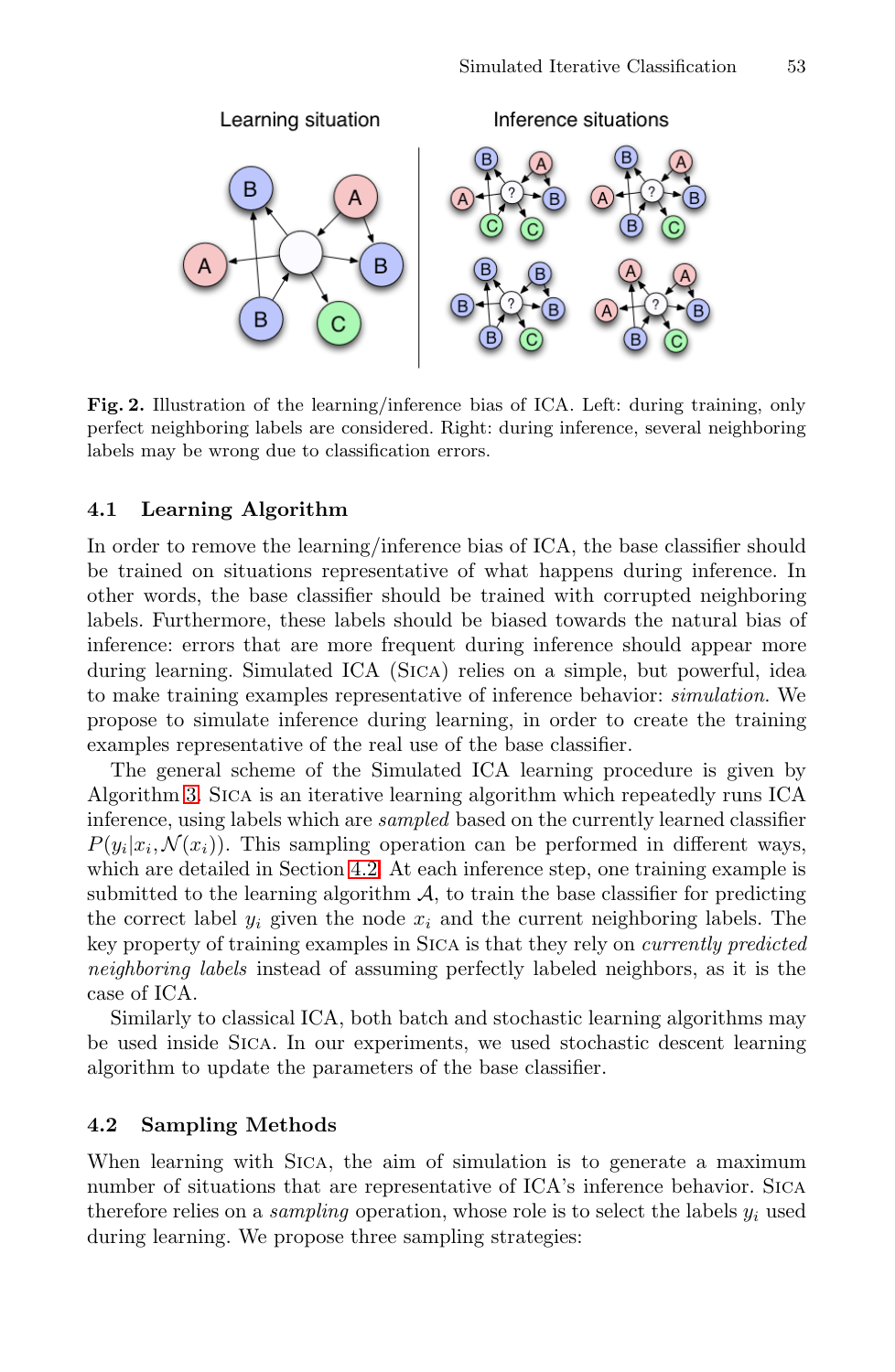**Input:** A labeled graph  $(G, Y)$ **Input**: A multiclass learning algorithm A **Output:** A classifier  $P(y_i|x_i, \mathcal{N}(x_i))$ **repeat** // Bootstrapping **foreach**  $x_i \in X$  **do**  $y_i$  ← argmax<sub>*l*∈ $\mathcal{L}$ </sub>  $P(y_i = l | x_i)$ **end** // Iterative Classification **repeat** Generate ordering O over nodes of *G*. **foreach**  $i \in \mathcal{O}$  **do** sample *y<sub>i</sub>* given  $P(y_i = l | x_i, \mathcal{N}(x_i))$ submit training example  $((x_i, \mathcal{N}(x_i)), y_i)$  to A **end until** *iterative classification terminates* **until** *learning has converged or a threshold number of iterations have elapsed* **return** the classifier trained by A

**Algorithm 3.** Simulated ICA Learning algorithm

**–** Sica-Det (Deterministic). The simplest way to perform sampling in SICA consist in selecting the labels  $y_i$  that are *predicted* by the current classifier  $P(y_i|x_i, \mathcal{N}(x_i))$ . Formally, the sampling operation used in Sica-DET is defined as follows:

$$
y_i = \operatorname*{argmax}_{l \in \mathcal{L}} P(y_i = l | x_i, \mathcal{N}(x_i))
$$

**–** Sica-Uni (Uniform Noise). In order to increase the range of generated inference situations, one simple variant of Sica called Sica-Uni, consists in introducing stochasticity into the inference process by selecting labels randomly with a small probability. Formally, the sampling operation used in Sica-Uni is defined as follows:

$$
y_i = \begin{cases} \text{a random label } l \in \mathcal{L} & \text{with probability } \epsilon \\ \text{argmax}_{l \in \mathcal{L}} P(y_i = l | x_i, \mathcal{N}(x_i)) & \text{with probability } 1 - \epsilon \end{cases}
$$

where  $\epsilon \in [0,1]$  is a parameter controlling the tradeoff between random sampling and SICA-DET style sampling.

**–** Sica-Prob (Probabilistic). Instead of using uniform noise, a more natural alternative consists in sampling labels from the  $P(y_i|x_i, \mathcal{N}(x_i))$  distribution:

$$
y_i
$$
 = sample  $l \in \mathcal{L}$  from  $P(y_i = l | x_i, \mathcal{N}(x_i))$ 

The advantages of Sica-Prob and Sica-Uni over Sica-Det are twofold. Firstly, stochasticity enables to generate a wider range of inference situations and thus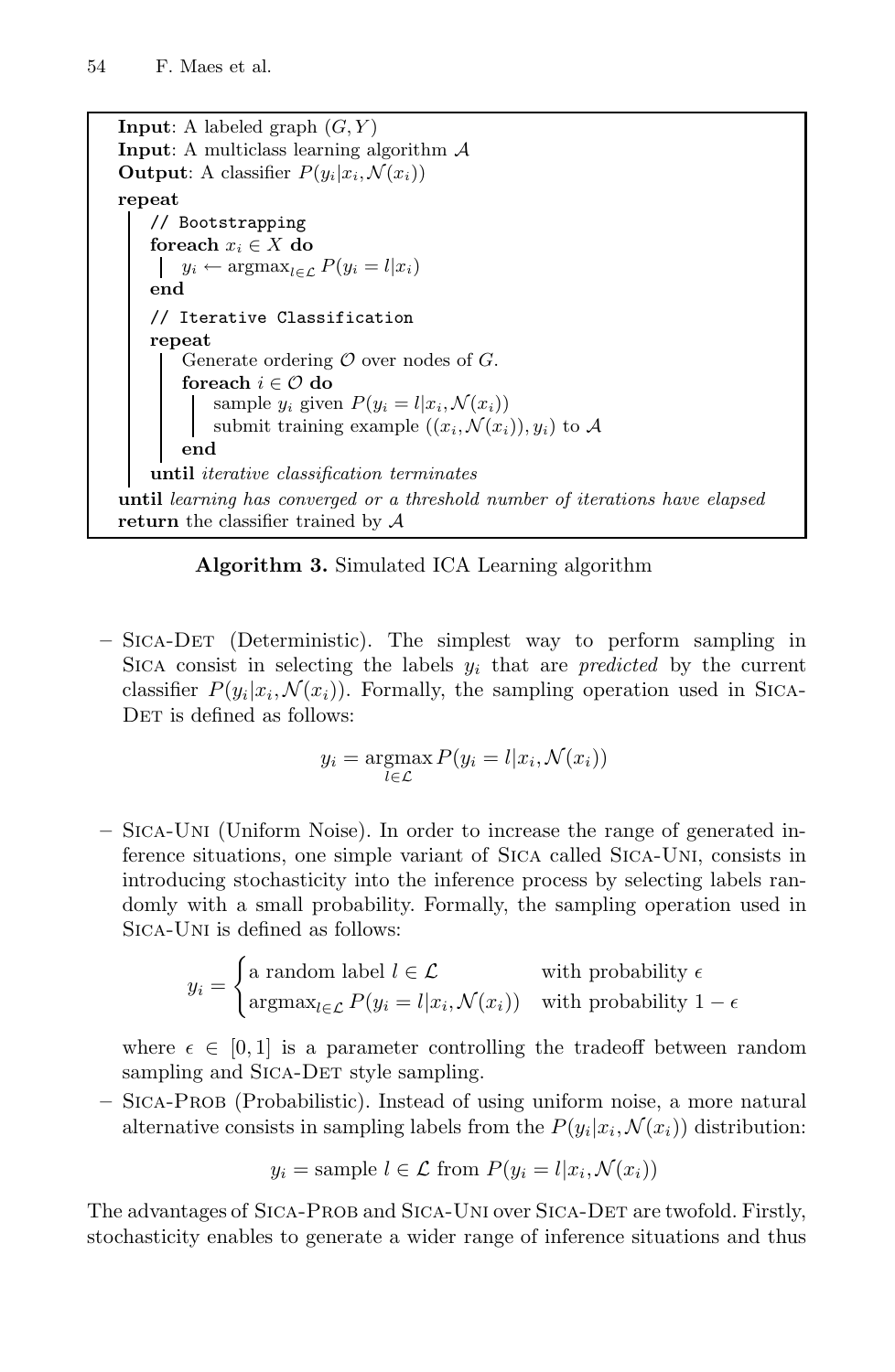creates more tra[in](#page-8-0)ing examples for the base classifier. This may thus lead to more robust classifiers, especially when using few training nodes. Secondly, stochasticity may contribute to make training conditions closer to test conditions. In this sense, simulating the inference procedure with additional noise is an alternative to the cross-validation approach of Stacked Learning. In both cases, the aim is to learn with intermediary predictions that correctly reflect the behavior of the model on testing data. Stacked Learning creates the intermediary predictions by cross-validation, while we propose to directly modify the predicted labels on training data. We show in Section 5 that SICA-PROB and SICA-UNI frequently outperform Stacked Learning experimentally.

#### **4.3 One Classifier Per Pass**

ICA operates in several passes, where each node of the graph is re-estimated during one pass. Since the problem of first estimating the labels may slightly differ from the problem of re-estimating the labels at the second pass or at the third pass, the current pass number may have a direct influence on the base classifier. Instead of learning a unique classifier  $P(y_i|x_i, \mathcal{N}(x_i))$ , SICA can be modified to take the current pass number,  $t$ , into account, by learning a classifier  $P(y_i|x_i, \mathcal{N}(x_i), t).$ 

Sica-Det, Sica-Uni and Sica-Prob can be modified by learning *one distinct classifier per pass*. This leads to three new variants of Sica that are denoted  $S_{\text{ICA}}^+$ -DET,  $S_{\text{ICA}}^+$ -UNI and  $S_{\text{ICA}}^+$ -PROB in the remainder of this paper. As an example, our experiments use Sica with 5 maximum inference passes, which leads to a set of 5 slightly different classifiers, each one specialized for a given inference pass. Concretely, using one classifier per pass makes it possible to learn finer inference-dependent behavior. This idea is similar to stacking: in both  $SicA<sup>+</sup>$  and Stacked Learning, there is one classifier per inference pass and each of these classifiers is trained to compensate the errors of previous classifiers.

<span id="page-8-0"></span> $SICA$  and  $SICA^+$  both perform learning and inference in the same way. The only difference concerns the number of parameters which is multiplied by the number of inference passes by using one disctinct classifier per pass.

## **5 Experiments**

In this section, we describe experimental comparisons between Simulated ICA and various state-of-the-art models for inductive graph labeling.

#### **5.1 Datasets**

We performed experiments on four datasets of webpages and on three datasets of scientific articles, whose characteristics are summarized in Table 1. In the former datasets, nodes correspond to webpages, links represent web hyperlinks and the aim is to predict the category of each webpage. In the latter datasets, nodes are scientific articles, links are citation links and the aim is to predict the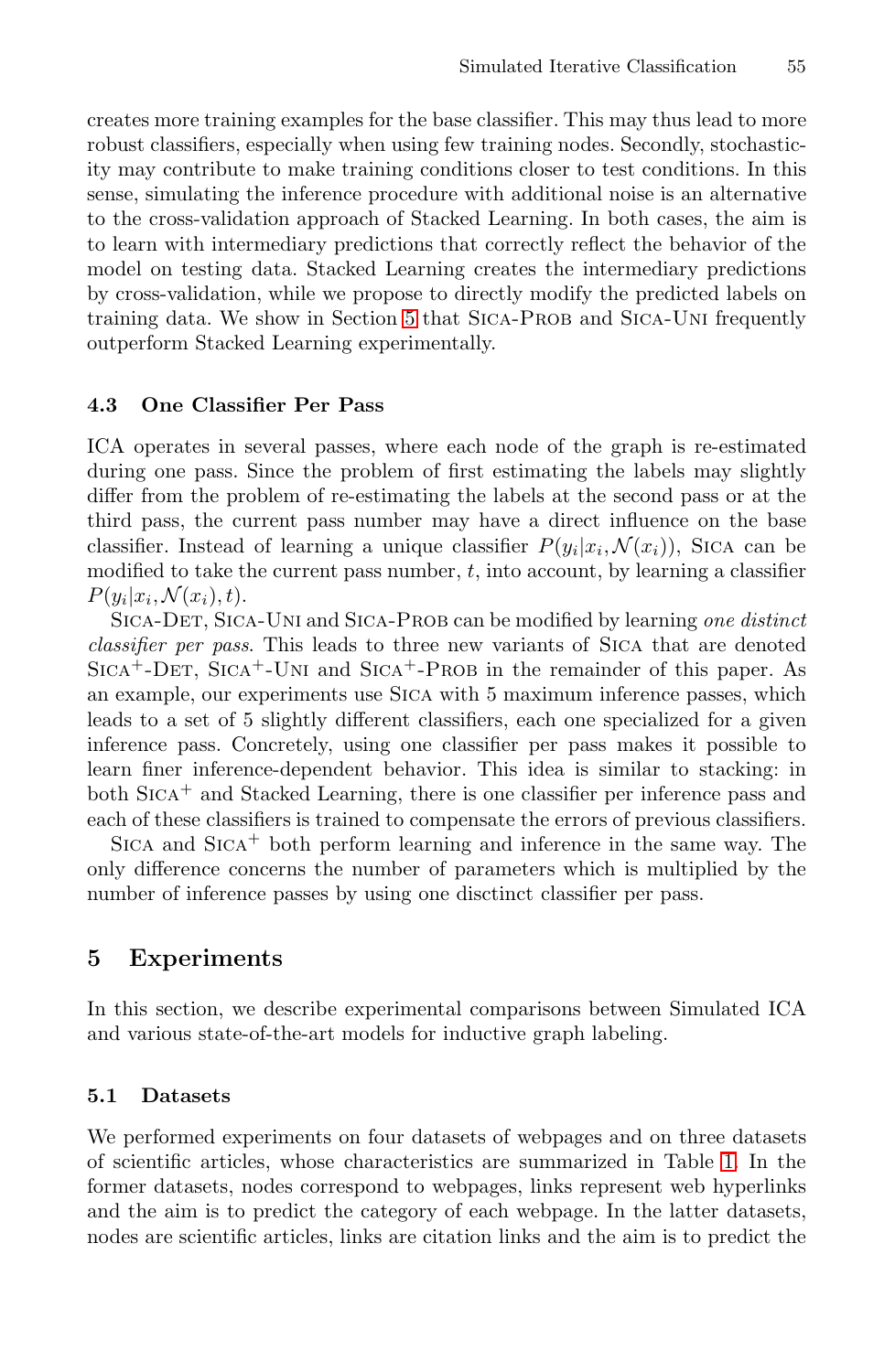**Table 1.** This table shows different charasteristics (numbers of nodes, links, features and classes) of the seven different datasets used in our experiments. The four first datasets are small scale graphs from WebKB, the two following ones are medium scale graphs and the last one is our large scale dataset.

| Dataset           | <b>Nodes</b>       | Links                 | Features | $\rm{Classes}$ |
|-------------------|--------------------|-----------------------|----------|----------------|
|                   |                    | $Small scale - WEBKB$ |          |                |
| <b>CORNELL</b>    | 1703<br>304<br>195 |                       | 5        |                |
| <b>TEXAS</b>      | 187                | 328                   | 1703     | 5              |
| <b>WASHINGTON</b> | 230                | 446                   | 1703     | 5              |
| <b>WISCONSIN</b>  | 265                | 530                   | 1703     | 5              |
|                   |                    | Medium scale          |          |                |
| <b>CITESEER</b>   | 3312               | 4715                  | 3703     |                |
| $CORA-I$          | 2708               | 5429                  | 1433     |                |
|                   |                    | Large scale           |          |                |
| $CORA-II$         | 36954              | 136024                | 11816    | 11             |
|                   |                    |                       |          |                |

category of each article. All nodes are described by feature vectors, with features that correspond to the most frequent words and that indicate whether or not the associated words appear. Cora-II was introduced by A. McCallum and was preprocessed by keeping only the words appearing in at least 10 documents<sup>2</sup>. The other datasets were preprocessed by Getoor et al<sup>3</sup>.

### **5.2 Experimental Setup**

**State-of-the-art models.** In order to evaluate Simulated ICA, we have implemented three state-of-the-art graph labeling models: Iterative Classification (Ica), Gibbs Sampling (Gs) and Stacked Learning. Our implementation of Stacked Learning uses 5-fold cross-validation during learning to create the intermediary predictions. STACK2 is the simplest Stacked Learning model, where the labels are first estimated based on the content only and are then re-estimated by taking both the initial predictions and the content into account. STACK3 is a Stacked Learning model with three stacks: labels are first estimated using Stack2 and are then re-estimated with a classifier that uses both the content and the predictions of STACK2. Similarly, STACK4 and STACK5 are Stacked Learning mod[els that respectively rely on](http://www.cs.umass.edu/~mccallum/code-data.html) STACK3 and STACK4 to provide intermediary pre[dictions.](http://www.cs.umd.edu/~sen/lbc-proj/LBC.html)

<span id="page-9-1"></span><span id="page-9-0"></span>**Baselines.** We have also compared Simulated ICA with two baselines named *Content-Only* (Co) and *Optimistic* (OPT). The former is a classifier ignoring the graph structure and taking only the content of nodes into account during classification. The latter is a classifier which assumes the availability of perfect neighboring labels for each node, during both *training and inference*. Note that

 $2$  CORA-II is available at  $http://www.cs.umass.edu/~mccallum/code-data.html$ 

 $^3$  Datasets available at http://www.cs.umd.edu/~sen/lbc-proj/LBC.html, see [14] for more details.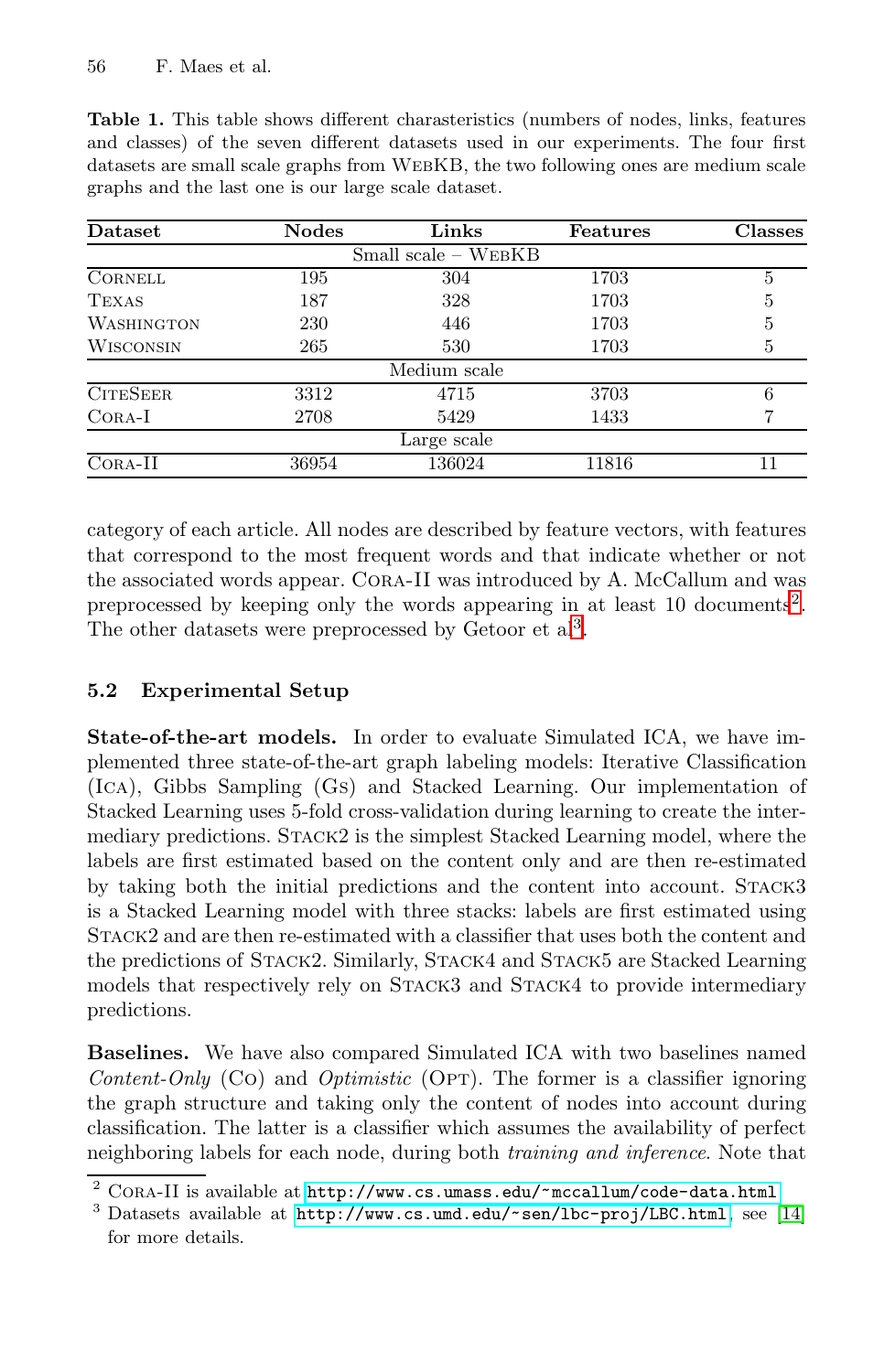

<span id="page-10-0"></span>**Fig. 3.** A feature function to jointly describe content of nodes and neighboring labels. Feature vectors contain three parts. The first one describes the content of the node and the other two describe the labels of the node neighbors. For each label, there is a feature which counts the number of predecessor (*resp.* successo[rs\)](#page-15-15) with this label.

due to this dependency, the OPT baseline is not a "true model" able to generalize to new unlabeled graphs.

**Base classifier.** In [or](#page-10-0)der to make the comparison fair, we used the *same base classifier*, the *same learning algorithm* and the *same tuning procedure* for all models. The base classifiers are L2-regularized maximum-entropy classifiers [4] learned with stochastic gradient descent. For each model, we tried ten different regularizer values and kept the best-performing ones.

In order to take simultaneously the content of nodes and their neighboring labels, the base classifiers rely on a feature function that jointly maps contents and associated neighboring labels to scalar vectors. The feature function used in our experiments is illustrated in Figure 3.

**Data splitting.** In order to evaluate the generalization abilities of the models, we have split each dataset into one training graph and one testing graph. As [16], we have used a random samp[ling](#page-15-16) strategy: both the training and the testing graphs are random subsets of the whole graphs. When splitting graphs randomly, it is often the case that some links connect train nodes to test nodes. The simplest way to deal with these *train-test links* is simply to ignore them; this approach is called *Test Links Only*. Since many links may be discarded with the *Test Links Only* approach, we have also adopted the alternative approach proposed by [14] called *Complete Links* in which no link is suppressed and in which we assume, during inference, to know the correct labels of training nodes connected to testing nodes. For the purpose of comparison with [14], we used 10-folds crossvalidation with the *Complete Links* strategy. Note that, if we used 10-folds with *Test Links Only*, 90% of the links involving testing nodes would be discarded. In order to make the average number of links connected to testing nodes and to training nodes equal, we used *Test Links Only* with two-fold cross-validation.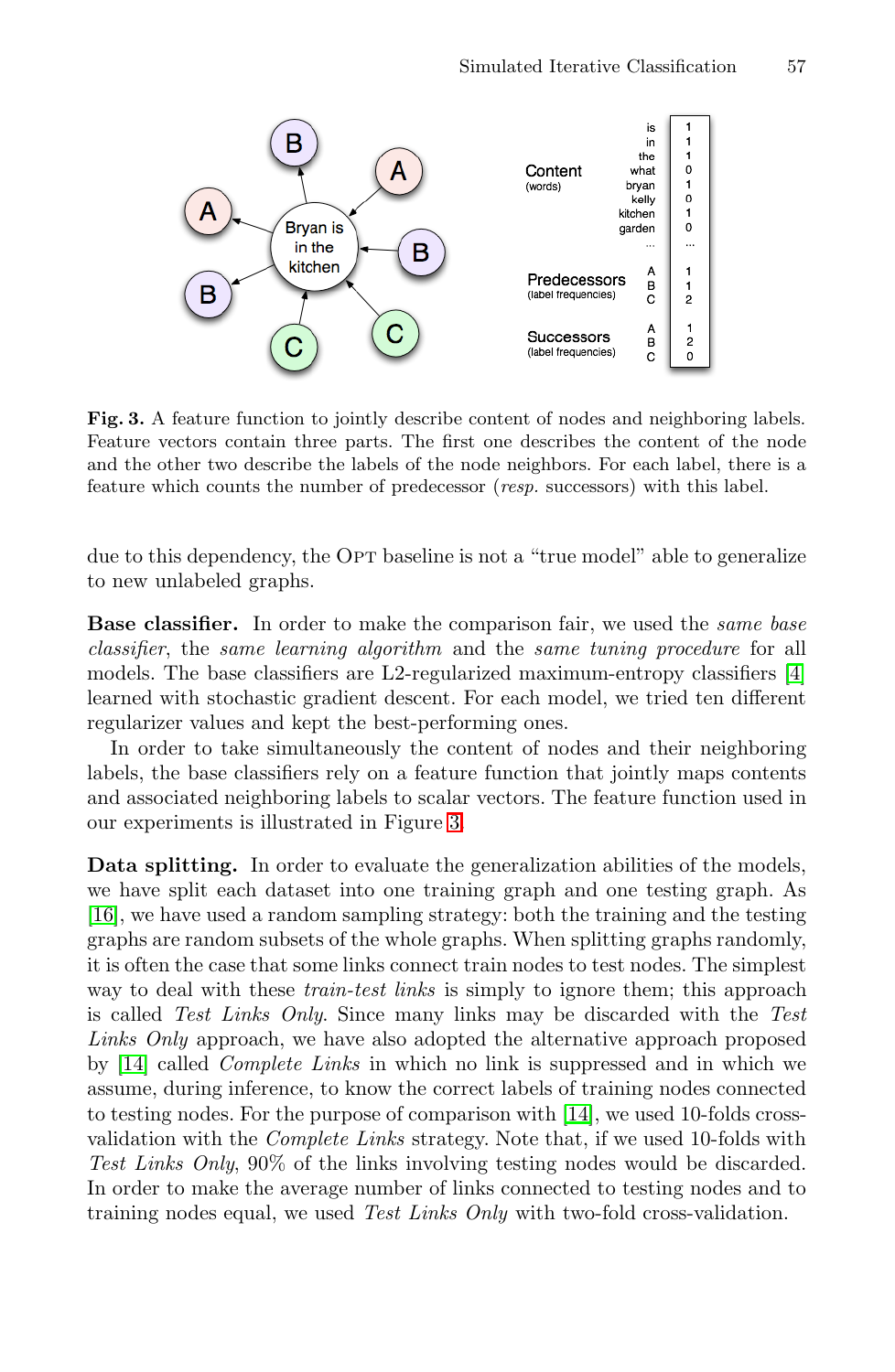Table 2. This table shows the accuracy of different models on CORA-I, CITESEER and the four WebKB databases. The graphs were split randomly into two folds by using *Test Links Only* strategy. We used 50% of the dataset as a training set and took the mean test accuracy over ten runs.

|                                     |         |              | Small scale – WEBKB |           |                 | Medium scale    |
|-------------------------------------|---------|--------------|---------------------|-----------|-----------------|-----------------|
|                                     | CORNELL | <b>TEXAS</b> | WASHINGTON          | Wisconsin | $_{\rm CORA-I}$ | <b>CITESEER</b> |
| Co                                  | 71.79   | 82.14        | 80.52               | 85.21     | 74.73           | 71.73           |
| ICA                                 | 72.91   | 82.46        | 81.22               | 84.76     | 78.69           | 73.14           |
| $\rm{Gs}$                           | 73.02   | 82.67        | 81.04               | 84.98     | 78.67           | 72.8            |
| $S_{TACK2}$                         | 73.02   | 82.35        | 81.74               | 84.38     | 78.85           | 73.25           |
| STACK3                              | 73.02   | 82.46        | 81.13               | 84.76     | 79.73           | 73.34           |
| STACK4                              | 73.02   | 82.67        | 81.3                | 84.83     | 79.53           | 73.25           |
| STACK5                              | 72.91   | 82.35        | 81.13               | 84.76     | 79.81           | 73.22           |
| SICA-DET                            | 73.53   | 82.24        | 81.83               | 85.21     | 78.77           | 72.92           |
| SICA-UNI                            | 74.24   | 83.21        | 82.35               | 85.36     | 79.29           | 73.21           |
| SICA-PROB                           | 74.04   | 83.42        | 82.43               | 85.74     | 79.32           | 73.47           |
| $S_{\text{ICA}}$ <sup>+</sup> -Det  | 71.48   | 80.32        | 80                  | 83.32     | 79.18           | 73.59           |
| $Stca+$ -Uni                        | 72.71   | 82.35        | 81.13               | 84.45     | 79.59           | 73.70           |
| $S_{\text{ICA}}$ <sup>+</sup> -Prob | 73.42   | 82.35        | 81.91               | 85.06     | 80.01           | 74.02           |
| OPT                                 | 72.5    | 82.78        | 82.17               | 84.46     | 83.16           | 76.18           |
|                                     |         |              |                     |           |                 |                 |

#### **5.3 Results**

In our exp[eri](#page-5-0)ments, the parameters was the same as these in [16] for the baselines (Co, Opt, Ica, Gs and Stack): the maximum number of training iterations was set to 100, for Iterative Classification we used a maximum of 100 inference passes and for Gibbs Sampling we performed 1000 samples of each node label. For the Sica inference, we used a maximum of 5 passes. Moreover, we fixed the uniform noise percentage in Sica-Uni and Sica+-Uni to 10%.

**Comparisons with state-of-the-art models.** We compared the six variants of Sica described in Section 4 with the baselines described previously on the small and medium scale datasets. Firstly, we have split each dataset into two halves by using the *Test Links Only* strategy. Each experiment was performed 10 times with different random splits and we report the mean test accuracies in Table 2. As expected, Sica models outperform Ica on all datasets. More interestingly, our models also outperform Gibbs Sampling and Stacked Learning in nearly all cases. In particular, the SICA-UNI and SICA-PROB models that rely on stochasticity outperform Stacked Learning on five datasets out of six, whereas this tendency is less clear for Sica-Det. As discussed in Section 4, adding a perturbation to the predicted labels proves to be a good alternative to the heavy cross-validation based prediction process adopted by Stacked Learning. Among the two perturbation approaches, Sica-Prob most-of-time reaches better results than Sica-Uni. A deeper comparison of these sampling approaches in given below. Using one classifier per pass (SICA<sup>+</sup>-DET, SICA<sup>+</sup>-UNI and SICA<sup>+</sup>-PROB)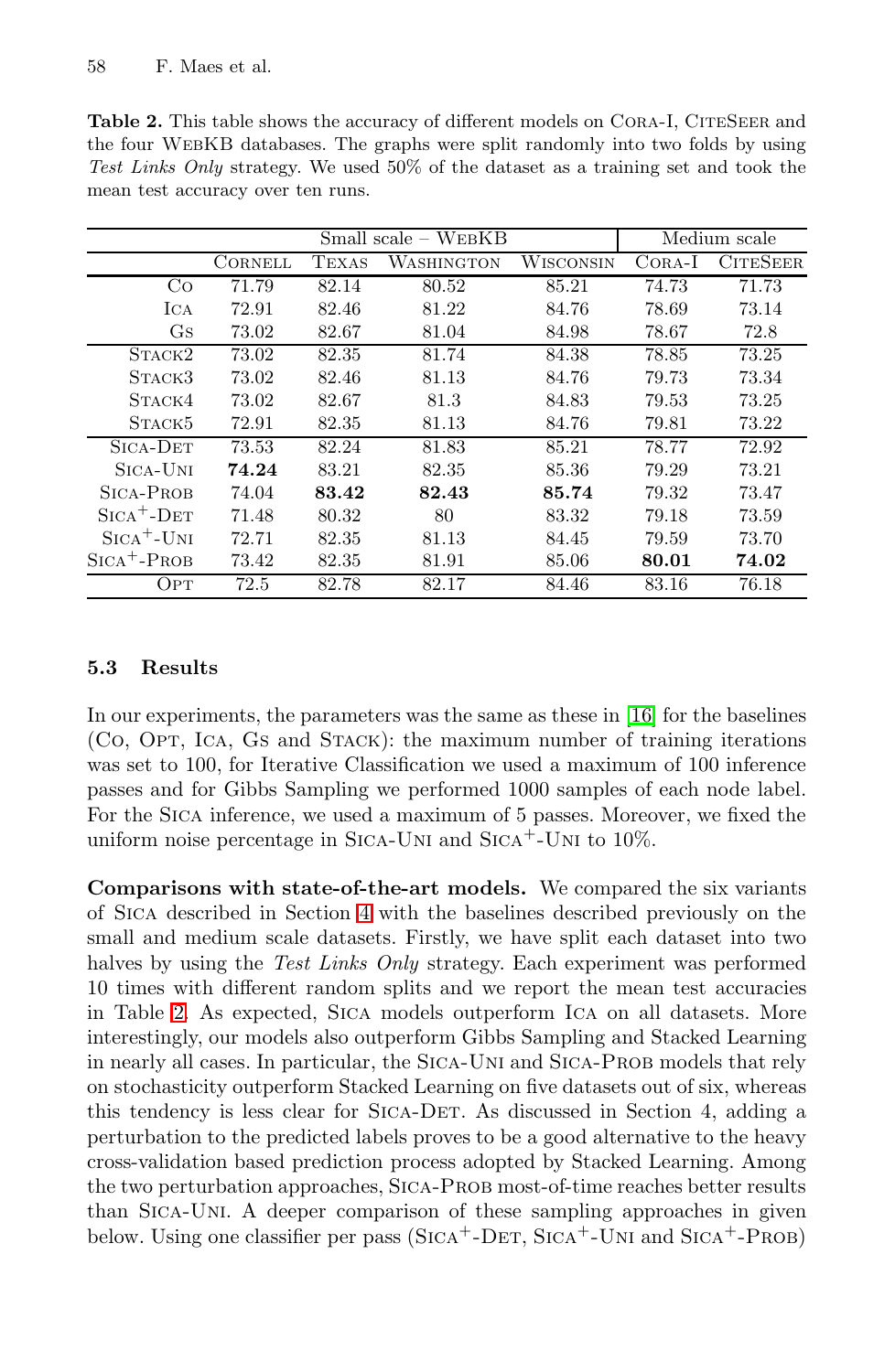Table 3. This table shows the accuracy of different models on CORA-I, CITESEER and the four WebKB databases. Here, the graphs were split randomly into ten folds by using *Complete Links* strategy. Then, we did a 10-folds cross-validation and took the mean test accuracy.

|                                     |         |              | $Small scale - WEBKB$ |           |        | Medium scale |
|-------------------------------------|---------|--------------|-----------------------|-----------|--------|--------------|
|                                     | CORNELL | <b>TEXAS</b> | WASHINGTON            | WISCONSIN | Cora-1 | CITESEER     |
| Co                                  | 79.5    | 86.64        | 84.35                 | 89.4      | 77.43  | 72.98        |
| ICA                                 | 79.47   | 87.22        | 85.65                 | 89.79     | 88.52  | 77.63        |
| $\rm{Gs}$                           | 80.5    | 87.22        | 85.22                 | 89.79     | 88.18  | 77.47        |
| STACK2                              | 78.92   | 89.91        | 87.39                 | 89.42     | 88.07  | 76.72        |
| STACK3                              | 78.42   | 88.27        | 88.26                 | 89.03     | 88.18  | 77.35        |
| STACK4                              | 78.97   | 88.3         | 86.96                 | 89.8      | 88.4   | 77.23        |
| STACK <sub>5</sub>                  | 78.45   | 88.83        | 87.83                 | 89.42     | 88.4   | 77.08        |
| SICA-DET                            | 81.55   | 87.75        | 85.65                 | 89.79     | 88.37  | 76.27        |
| SICA-UNI                            | 81.55   | 88.27        | 85.65                 | 89.79     | 88.26  | 76.48        |
| SICA-PROB                           | 81.53   | 87.75        | 86.52                 | 90.16     | 88.37  | 76.33        |
| $S_{\text{ICA}}$ <sup>+</sup> -Det  | 79.5    | 86.7         | 84.78                 | 89.42     | 88.74  | 77.75        |
| $S_{\rm ICA}$ <sup>+</sup> -UNI     | 80.03   | 86.70        | 86.52                 | 89.42     | 88.63  | 77.93        |
| $S_{\text{ICA}}$ <sup>+</sup> -Prob | 81.05   | 87.22        | 85.65                 | 89.79     | 88.66  | 78.02        |
| Орт                                 | 79.97   | 87.75        | 86.09                 | 89.77     | 88.85  | 78.08        |
|                                     |         |              |                       |           |        |              |

improves over the basic versions of Sica on the two medium scale datasets (+  $0.69\%$  on Cora-I and  $+0.55\%$  on CITESEER). On the small datasets, using one classifier per pass slightly deteriorates the results. We believe that this is due to estimation problems related to the large number of parameters on these approaches.

The second set of experiments aims at comparing our results to those of [16]. Here, each dataset was split into ten folds by using the *Complete Links* strategy. Table 3 gives the 10-fold cross-validation accuracies (90% training nodes and 10% testing nodes) for all models and all datasets. As previously, our models most-of-the-time outperform [Ic](#page-13-0)a and Gs. On small datasets, Stacked Learning is competitive with our models. However, these results should be taken with a grain of salt, since, when using 90% training nodes with *Complete Links*, a large majority of testing-node neighbors are in the training set. Consequently, the various methods that take wrong labels into account during learning (Sica and Stacked Learning) have a more limited interest in this case.

**Impact of the uniform noise percentage.** Next, we evaluated the impact of uniform noise percentage on Sica-Uni. Figure 4 compares the three sampling methods on our two medium scale datasets. With a reasonable noise percentage (below  $40\%$ ), the accuracy of SICA-UNI is between that of SICA-DET and that of Sica-Prob. Once more, this confirms the contribution of stochasticity in the simulation process of Sica.

In most cases, Sica-Prob outperforms Sica-Uni. Sica-Prob has another key advantage over the latter: it does not rely on additional hyper-parameter,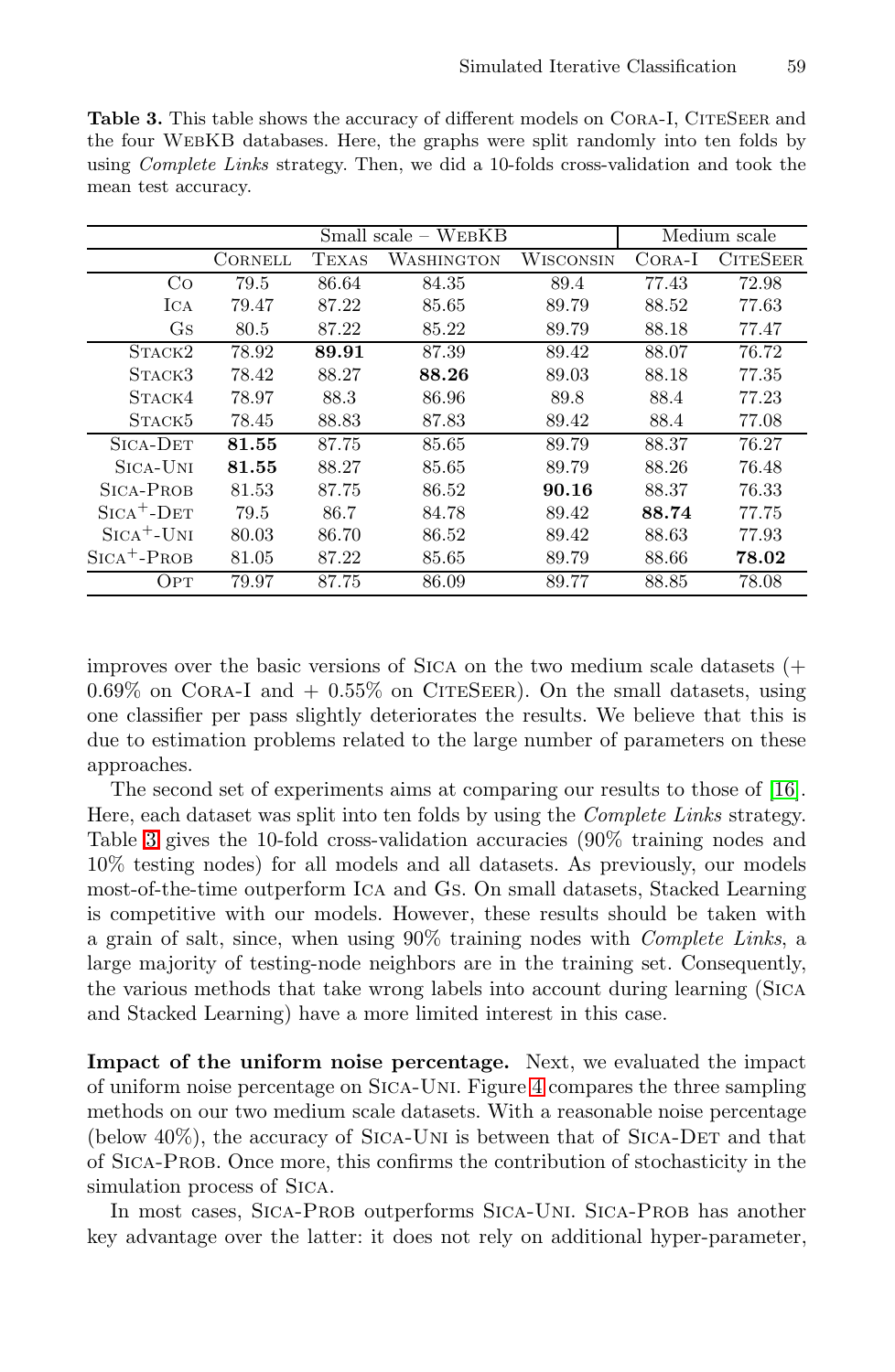

<span id="page-13-0"></span>Fig. 4. Accuracy for varying percentage of uniform noise in SICA-UNI on CITESEER (on the left) and Cora-I (on the right)

Table 4. Test accuracies and training/inference time on CORA-II. The first two columns give the mean test accuracy of the models with the *Test Links Only* and *Complete Links* splitting strategies. The last two columns show approximate training time and inference time. The results for Stack5 are incomplete due to the excessive time requirement of this method (since we average our results over 10 runs and try 10 different regularizer values, the experiment would need more than three months to complete).

|                                     | Test Links Only | Complete Links | Training time     | Inference time   |
|-------------------------------------|-----------------|----------------|-------------------|------------------|
| Co                                  | 49              | 49             | $2 \text{ min}$   | $300$ ms         |
| ICA                                 | 51.9            | 58.05          | $6 \text{ min}$   | 20 s             |
| $\rm{Gs}$                           | 44.43           | 55.42          | $6 \text{ min}$   | $10 \text{ min}$ |
| STACK2                              | 54.46           | 56.28          | $13 \text{ min}$  | 1 <sub>s</sub>   |
| STACK3                              | 56.07           | 57.99          | 1 <sub>h</sub>    | $1.5$ s          |
| STACK4                              | 56.67           | 58.52          | 4.5h              | 2s               |
| STACK <sub>5</sub>                  |                 |                | 20h               | $2.5$ s          |
| SICA-DET                            | 56.02           | 58.52          | $5 \text{ min}$   | 4s               |
| SICA-UNI                            | 56.20           | 59.57          | $3 \text{ min}$   | 4s               |
| SICA-PROB                           | 56.3            | 59.14          | $3 \text{ min}$   | $4\mathrm{s}$    |
| $S_{\text{ICA}}$ <sup>+</sup> -Det  | 55.5            | 58.87          | $5 \text{ min}$   | 4s               |
| $S_{\rm ICA}^{+}$ -UNI              | 56.25           | 59.56          | $3 \text{ min}$   | 4s               |
| $S_{\text{ICA}}$ <sup>+</sup> -Prob | 56.2            | 58.91          | $2 \text{ min}$   | 4s               |
| OPT                                 | 66.40           | 67.71          | $3.5 \text{ min}$ | $600$ ms         |
|                                     |                 |                |                   |                  |

which makes its tuning much easier. With a too high noise percentage, information in neighboring labels becomes irrelevant and thus accuracy drops down to the one of a *Content-Only* classifier.

Large scale. In order to show that our model can deal with large-scale graphs, we performed a set of experiments on the CORA-II database. For each model,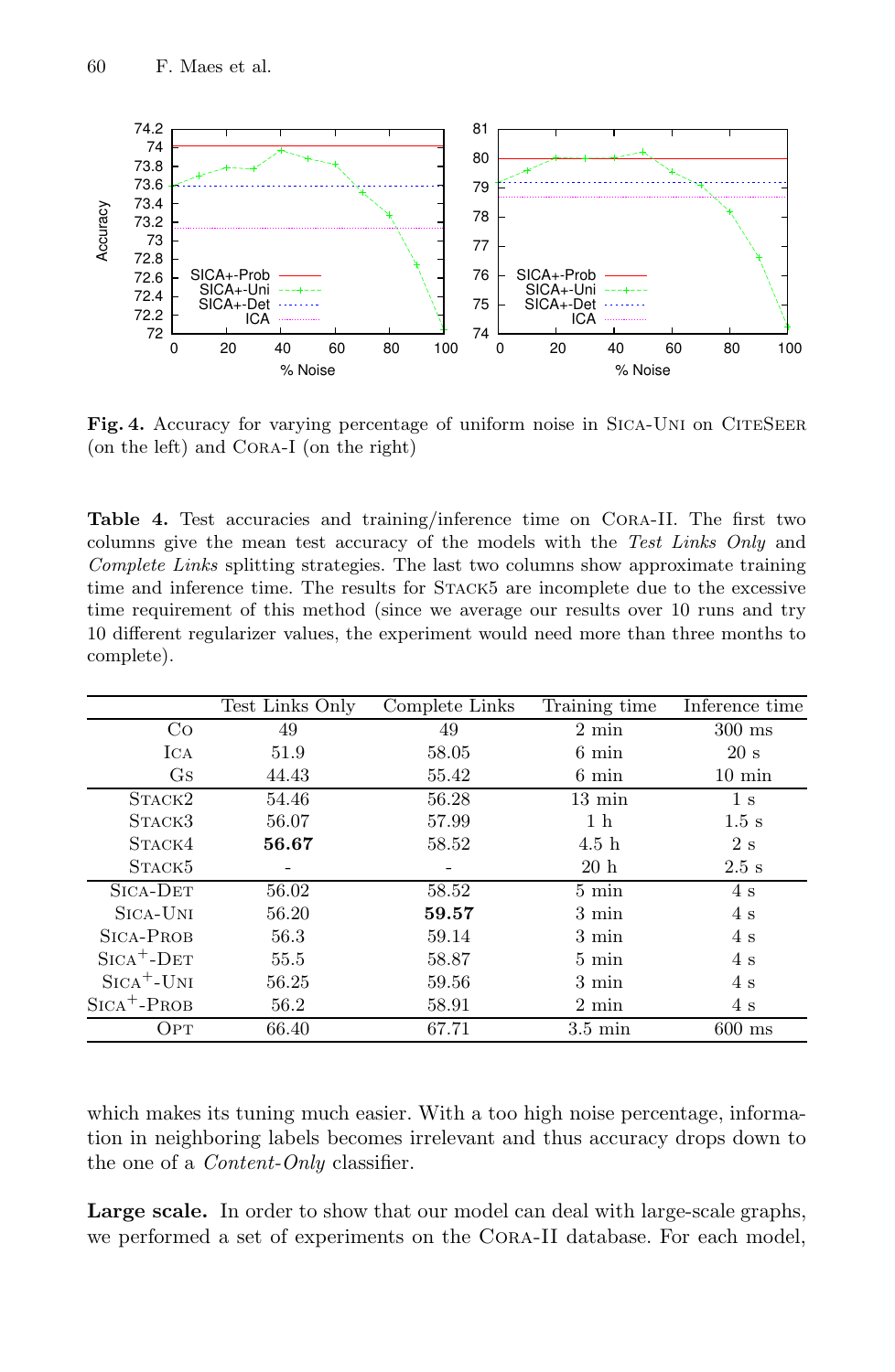we performed 10 runs with 20% training nodes and 80% training nodes selected randomly. The mean test accuracies are reported in Table 4. The first two columns give scores respectively for *Test Links Only* and *Complete Links*. The last two columns give the CPU time needed to train a single model and the time needed to fully label the test graph<sup>4</sup>. Experiments were performed on standard 3.2 Ghz computer.

<span id="page-14-0"></span>Our approaches clearly outperform ICA and Gs on CORA-II (up to  $+3\%$  improvement) and behave similarly to Stacked Learning with a much lower training time. Indeed, since each stack involves making 5 folds and learning a model on each sub-fold recursively, Stack models have a training time which is exponential  $w.r.t.$  the number of stacks. Instead, all our models  $-$  that use 5 inference passes – were learned in a few minutes.

## **6 Conclusion**

In this paper, we have introduced the Simulated Iterative Classification Algorithm (Sica), a new learning algorithm for ICA. The core idea of Sica is to simulate ICA's inference during learning. We argued that simulation is a simple and efficient way to create training examples that are representative of *real inference situations*. We have shown that the proposed approach outperforms state-of-the-art models (Iterative Classification, Gibbs Sampling and Stacked Learning) on a wide range of datasets. Furthermore, we have shown that the model scales well, which makes it possible to label graphs containing thousands to millions of nodes.

Our future work will primarily focus on generalizing the idea of simulation during learning to semi-supervised graph labeling problems. We believe that one promising approach is to develop (fast and scalable) incremental inference algorithms, that takes both the labeled and the unlabeled nodes into account, and to learn them using simulation.

One key characteristic of ICA is that it relies on a classifier whose inputs depend on its previous predictions. Although this paper is focused on supervised graph labeling problems, we believe that the proposed idea of simulating inference during learning is relevant to a wider class of problems where predictions become inputs for later classification problems. In order to tackle error propagation problems in such algorithms involving classifier chains, simulation is a key solution, which appears to be both simple and efficient.

## **Acknowledgement**

We would like to thank the French National Research Agency (ANR) for financial support under the project *MADSPAM 2.0*.

Note that SICA models were carefully optimized in our implementation, which explains their relative low training times.